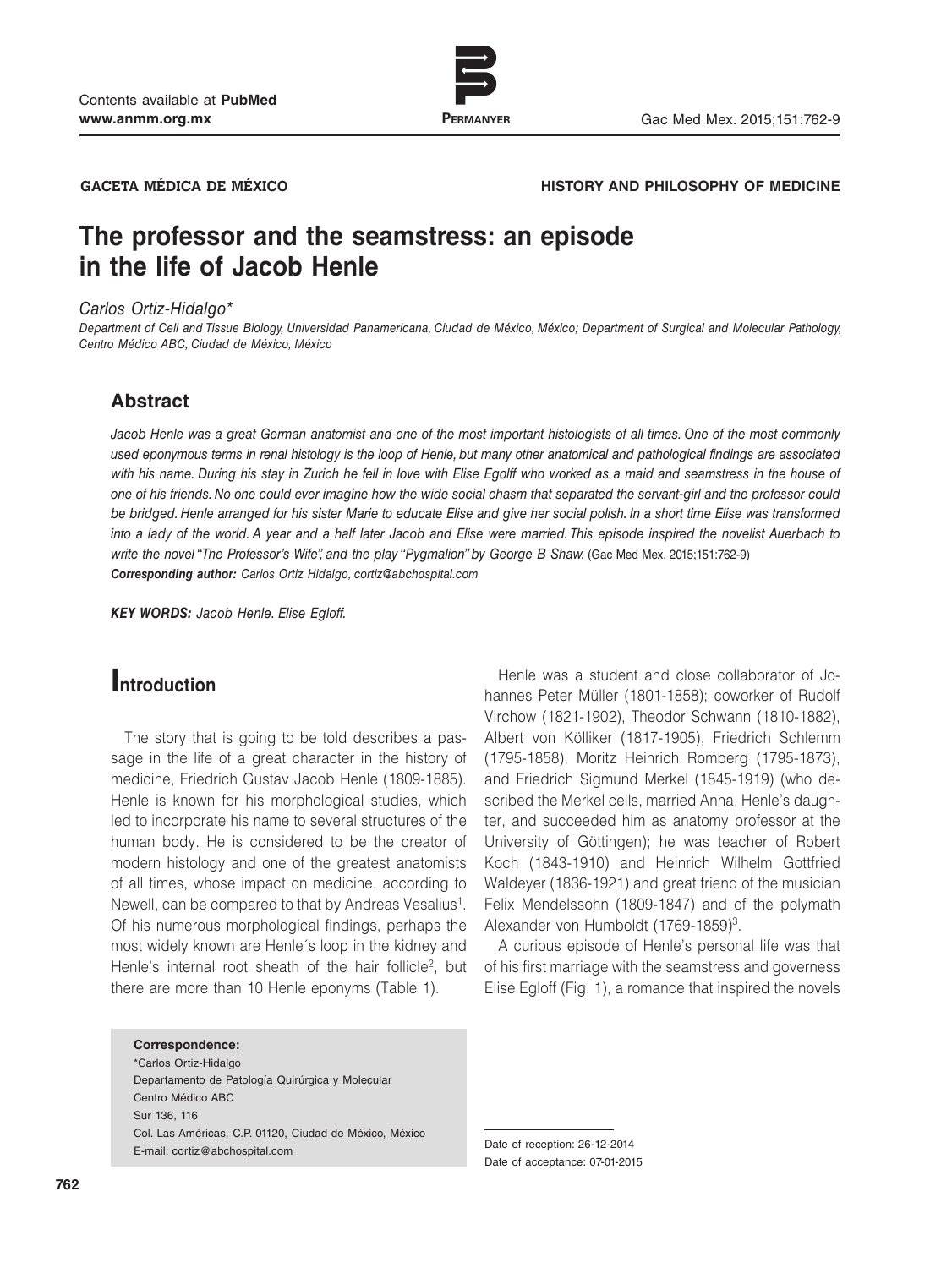#### **Table 1. Henle eponyms**

- External sphincter of the bladder (Henle's sphincter)
- Internal root sheath of hair (Henle's layer)
- Thin renal tubule (loop of Henle)
- Trachoma glands of Henle (conjunctival lymphoid follicles)
- Henle's membrane*-lamina basalis choroidea* (Bruchs membrane)
- Nervous stratum *(stratum nerveum)* of Henle (retinal layer composed exclusively by cones and rods)
- Henle's fibers (photoreceptor internal fibers)
- Henle's layer (plexiform external layer of the retina)
- Henle's fiber layer of the macula lutea
- Henle's ampulla (external half of uterine tube)
- Henle's layer of internal cremaster
- Hassall-Henle warts (bodies) (small excrescences of the Descemet membrane of the cornea)
- Henle's fissure (fibrous tissue between cardiac muscle cells)
- Henle's ligament (tendons of the transverse muscle of abdomen)
- Henle's sheath (perineurium)
- Vascular endothelium (of Henle)
- Henle's spine (suprameateal spine that serves as a landmark in the mastoid area)
- Henle's *demodex folliculorum*
- Henle's internal cremaster

*Regina*, by Gottfried Keller (1819-1890), and *die Frau Professorin* (The Professor's wife), by Berthold Auerbach, published in 18463,4, and the plays *Dorf und Stadt* (Village and city), by Charlotte Birch-Pfeiffer (1800-1868) and *Pygmalion* (based on the story by the Roman poet Ovidius *The metamorphoses*, where Pygmalion is presented as a sculptor in love of one of his sculptures), published in 1913 by George Bernard Shaw (1856-1950), who was awarded with the 1925 Literature Nobel Prize. In George Bernard Shaw`s play, the central plot develops at Covent Gardens, London, around the florist Eliza Doolittle, whose manners and vulgar language stir the interest of phonetics professor Henry Higgins and his friend, colonel Pickering, with whom Higgins bets that he is able to teach the young girl good manners and to speak educately, and to make her pass for a high society lady in six months. Higgins manages to turn Eliza into an educated and refined woman, and ends up falling in love with her, the woman he has sculptured according to his wishes, as in the Pygmalion myth. This play was adapted to the movies in 1938, with Wendy M. Hiller (1912-2003) as the protagonist, and won the Oscar for best adapted script, which meant that for the first, and so far the only time in history, the winner of a Nobel Prize, George



**Figure 1.** *Jacob and Elise (c. 1846).*

Bernard Shaw, was awarded with an Oscar. In 1964, a musical remake was produced, *My Fair Lady*, directed by George Cukor and with Rex Harrison and Audrie Hepburn on the leading roles (Fig. 2). The story of Eliza Doolittle resembles that of Elise Egloff, Jacob Henle's first wife<sup>4,5</sup>

### **Jacob Henle**

Friedrich Gustav Jacob Henle was born on July 19th 1809 in Fürth, a small Bavarian city, at 10 km from Nüremberg, in the bossom of a Jewish family. His father, Wilhelm Henle, was a tradesman, and his mother, Helene Sophia Diespeck, the daughter of a rabbi from Baiersdorf4. In those times, many ecucated German Jews saw conversion to Catholicism as a route for social climbing and, for that reason Jacob decided to convert to Protestantism. He was a very brilliant student, with ability to learn languages (he spoke German, English, French, Italian and Danish); he played the violin and the cello and sang very well. Music tied him in close friendship with Felix Mendelssohn, with whom he also shared his Jewish background. Thanks to his love for music he met Johannes Peter Müller, who became his academic advisor. It was Müller who advised him to study medicine, and Jacob was admitted in the University of Bonn in October 1827 (at 18 years of age) and graduated as a physician on April 4<sup>th</sup> 1832 with the thesis entitled *De membrana Pupillari Aliisque Oculi Membranas Pellucentibus* (About the pupillary membrane and other translucid membranes of the eye). His interest for anatomy is evidenced in a letter he wrote to his parents: "I don't know better nourishment for imagination than the beautiful formation of the human body constructed by individual bones and muscles that I know very well, and that show a perfect assembly"3,4.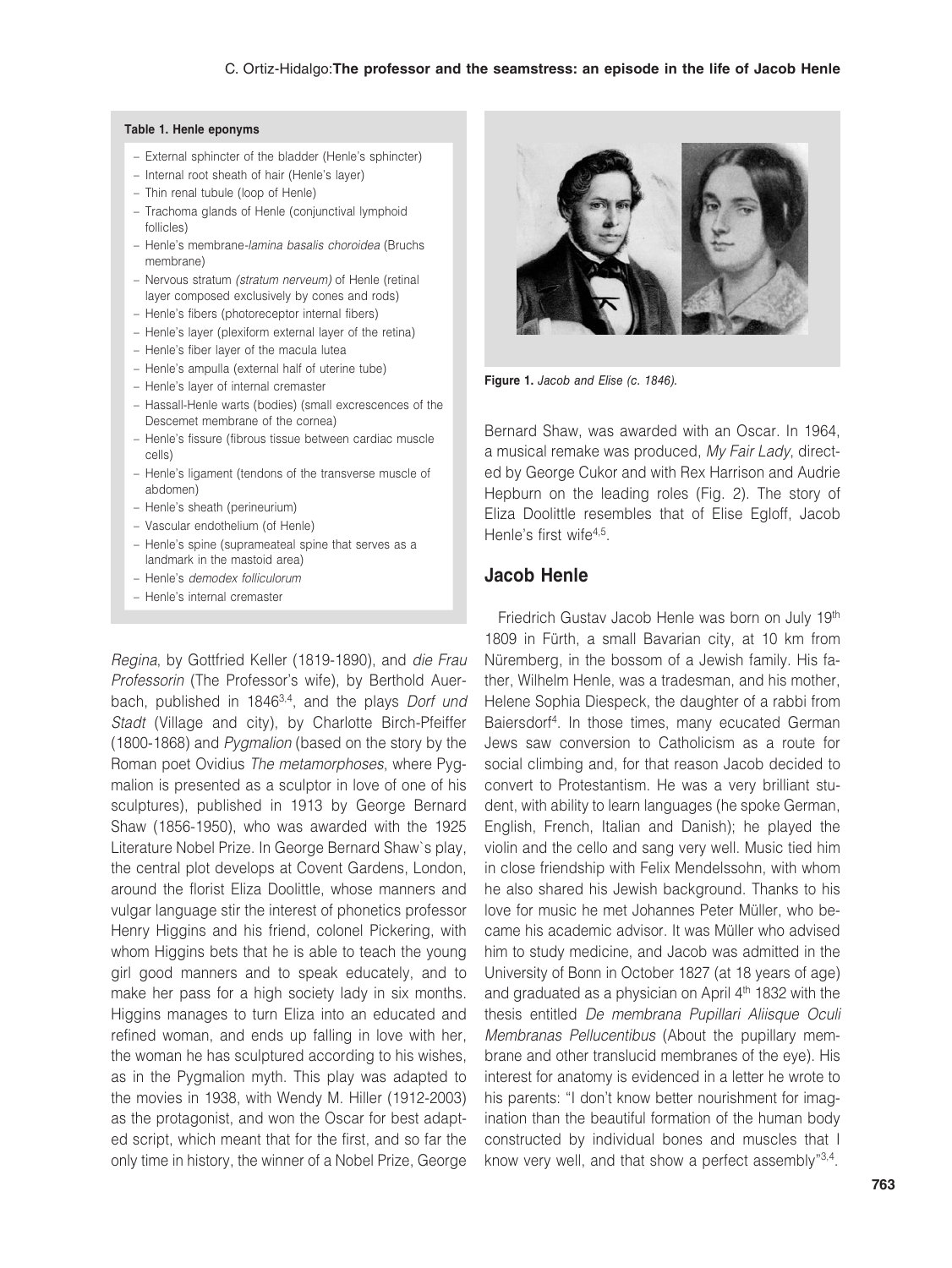

**Figure 2.** *The My Fair Lady movie and the Pygmalion play.*

At the University of Bonn, Henle was an active member of the fraternity *Burschenschaften*, a type of association inspired by liberal and nationalistic ideas; Jacob accepted the bravery and honor tests imposed by the fraternity and took part in combats putting his life at risk. Thanks to his anatomical works, we know that young Henle was very skilled with the knife at the dissecting room, but he did considerably less well when he engaged in duels, since once he received a wound to his right cheek that branded him for life; in photographs he appears almost always turning his face right, possibly to cover the wound.

For some time, Henle continued his studies in Heidelberg, where he had remarkable teachers, such as the great obstetrician Franz Naegele (1778-1851) and the anatomists Friedrich Arnold (1803-1890) and Friedrich Tiedemann (1781-1861), among others, but he returned to Bonn to work at Müller's side, as he explains in a letter to his parents, "to work under Müller's 'eye' and be able to consult in case of doubt".

When he completed his studies, Henle travelled to Paris with Müller to visit the zoologist Georges Cuvier (1769-1832), considered to be the father of comparative anatomy. Subsequently, he returned to Germany

and moved to Berlin (capital city of Prussia) to work under the guardianship of the Swedish-descendant German anatomist and father of helminthology Israel Karl Asmund Rudolphi (1771-1832) and Friedrich Schlemm (1795-1858). Rudolphi died a few months after Henle's arrival, and was succeeded by his mentor Johannes P. Müller, which turned Müller into the central figure of Germanic medicine of those times. Müller appointed Henle as prosector, with a salary of 480 thaler a year, and associate editor of *Archiv für Anatomie, Physiologie*, the most important journal until the appearance in 1847 of *Virchows Archiv*<sup>3,6</sup>. On this period of his life, Henle met Schwann and Matthias Jakob Schleiden (1804-1881), authors of the cell theory<sup>7</sup>. Schleiden and Schwann had noticed some characteristics of the microscopic structure of animals and plants, in particular the presence of nuclei (previously described by the British botanist Robert Brown in 1831), and in 1839 they indicated that the cell constituted the fundamental unit of living beings. Schwann and Schleiden were great friends, and Schwann tells that during a conversation with Schleiden in Berlin, he suggested the idea that would originate the cell theory: "One day that I was having dinner with Schleiden (October 1837),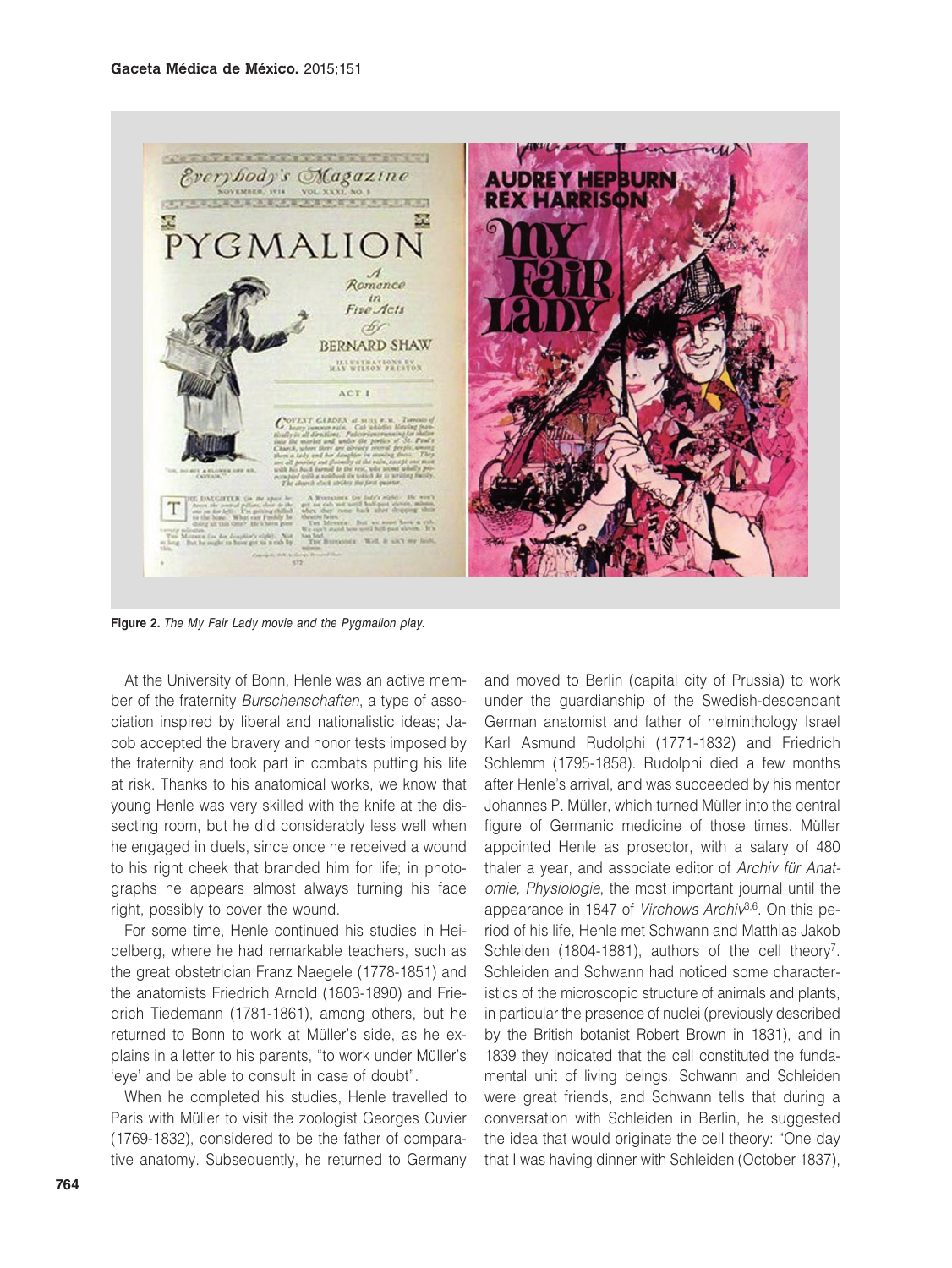this illustrious botanist indicated to me the important function of the nucleus in the development of plant cells. I remembered having seen a similar organ in cells of the tadpole spinal chord, and on that moment I understood the importance my discovery would have if I managed to demonstrate that the nucleus of the spinal chord cells played the same role than the nucleus of plants in the development of vegetals"7.

During his stay in Berlin, exactly on July the 2<sup>nd</sup> 1835, Henle was arrested and sent to prison for four weeks for his history as a member of the *Burschenschaften*, and was not released until the intervention of Von Humboldt and his mentor Müller. Once out of jail, Jacob was received with much affection by all his acquaintances in Berlin. People say that a lady approached and gave him a kiss when he was walking by the street, owing to the emotion she felt by seeing him walk free; Henle wrote his parents about the whole event and told them that, with that kind of awards, he would gladly spend another month in jail!<sup>3</sup>.

In 1838, Henle submitted a work to the University of Berlin applying for a teaching position, *Symbolae ad Anatomiam Villorium Intestinalium Imprimis Eorum Epithelii et Vasorum Lacteorum* (Contribution to intestinal villi anatomy with special reference to the epithelium and lymph or lacteal vessels), where he described his observations on the intestinal internal surface (epithelium) and the lymphatic vessels. The important contribution of this work was the discovery that the internal surface of the intestine was lined by epithelial cells, a discovery that led him to study the surface of different organs of the body, and observed everything was lined by epithelium. The concept of epithelial tissue is one of Henle's most relevant contributions to histology. He described that all mucous membranes were covered by a thin layer of cells, rather than by "coagulated mucus", as then it was assumed. In 1838, in an article entitled "Ueber die Ausbreitung des Epithelium im menschlichen Körper" (On the distribution of epithelia in the human body), he established the characteristics of epithelia and divided them in three types: *Pflasterepithelium* (squamous epithelium), *Cylinderepithelium*  (columnar epithelium) and *Flimmerepithelium* (ciliary epithelium); in addition, he correctly indicated that cilia were nothing else than modifications of the cell membrane. As he illustrated in his book, this epithelial tissue was not only present in the gastrointestinal tract, but also lined serous cavities, the cerebral ventricles, the blood vessels, the larynx and the pharynx $3,4,6$ .

It is possible that due to his incarceration Henle was not happy in Berlin, and in the spring of 1840, just



**Figure 3.** *Cover of the book Allgemeine Anatomie (General anatomy), published in Zurich in 1841. It was the first text dedicated to histology, where Schleiden and Schwann's then recently described cell theory was presented.*

after having celebrated his 31st birthday, he was appointed anatomy professor and director of the Institute of Anatomy of the recently founded University of Zurich. The great anatomist Albert von Kölliker (1817- 1905) (he had been his student in Berlin and, among many other contributions, he demonstrated the continuity of axons with the neuronal body) became his prosector. In Zurich he published, in 1841, the famous general anatomy text *Allgemeine Anatomie*, which was the first book dedicated to histology, where Schleiden and Schwann's recently described cell theory was presented<sup>2,3,8</sup> (Fig. 3). This book served as an introduction to pathology as well. In the preface, Henle indicates: "Tissue physiology is the foundation of general and rational pathology, which tries to understand the morbid process and symptoms as necessary reactions of organic matter, endowed with peculiar powers that are non-transferrable to external abnormal influences".

At the University of Zurich, Karl von Pfeufer (1806- 1869) was appointed head of the Department of Internal Medicine, and soon Henle and Pfeufer became inseparable friends and academic collaborators. Both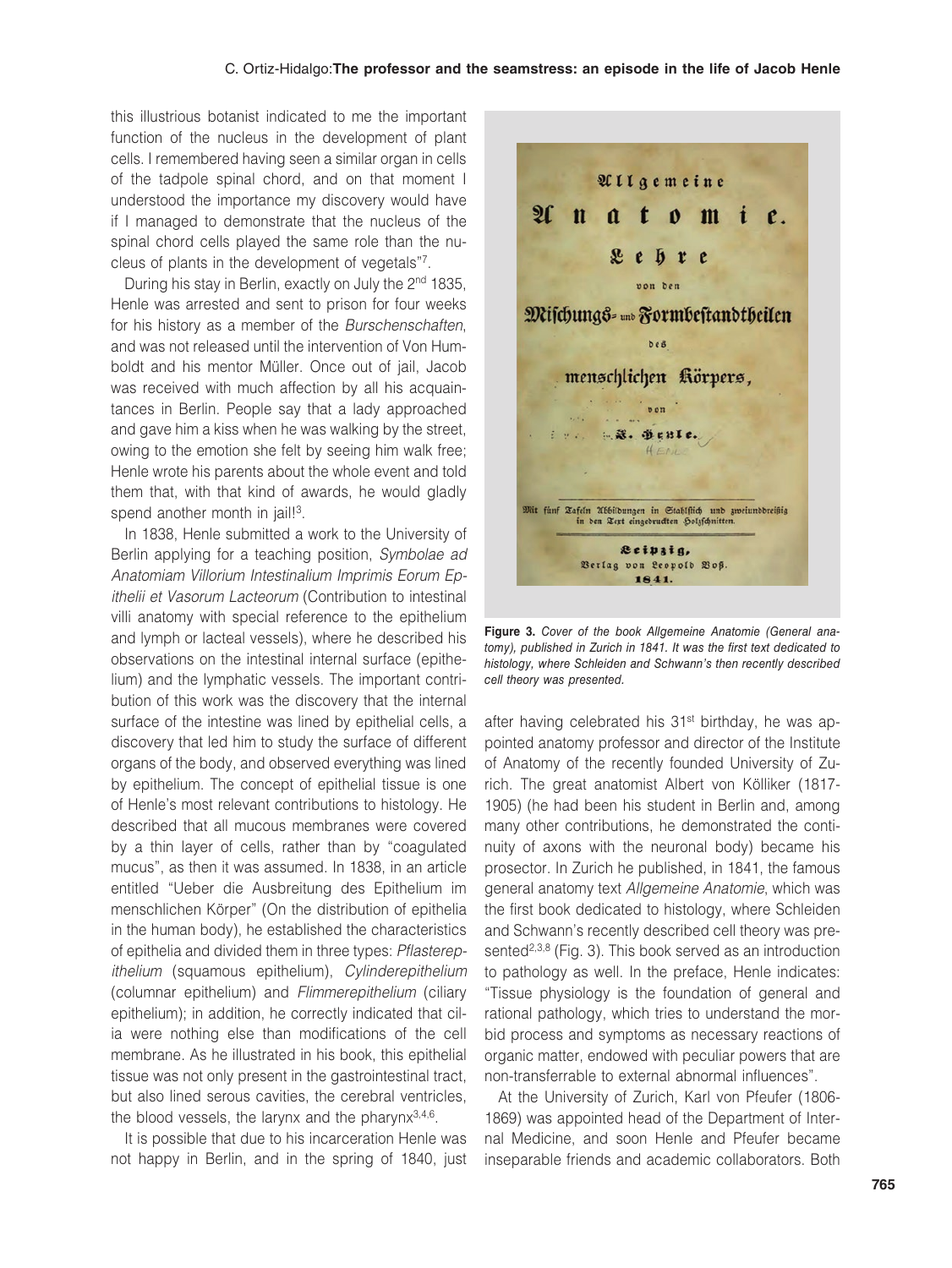

**Figure 4.** *Cover of the book Zur Anatomie der Niere, published in 1862, where Henle described the loop that bears his name.*

founded the so-called school of rational medicine and, in 1862, the journal *Zeitschrift für rationelle Medizin*  (Journal of Rational Medicine) became one of the most important of the  $19<sup>th</sup>$  century<sup>3,5</sup>. These close friends were invited to Heidelberg, and both accepted the invitation, and therefore Henle continued his studies on histology research at the University of Heidelberg (1844-1852). Subsequently, he was appointed professor at the University of Göttingen (1852-1885), where he stayed for 33 years. There, he directed the Institute of Anatomy and died at the age of 76 years, being a professor and head of the Department of Anatomy and Physiology.

It is difficult to decide which Henle's most important contribution was, since he studied practically the entire anatomy and development of the human body, but possibly the best known eponym is Henle's loop of the kidney6,8. In January 1862, Henle presented before the Scientific Society of Göttingen his findings on the fine structure of the kidney. In this manuscript entitled *Zur Anatomie der Niere*, he indicated that there were two types of tubules in the renal medulla: one was the already known papillary tubule of Bellini, and the other were tubules of smaller diameter that were lined by a plain squamous epithelium and ran parallel to the collecting

ducts and returned forming a "lasso" or "loop" towards the medulla (Fig. 4). Henle could not show the connection of these newly described tubules with the rest of the collecting system, but three years later, Franz Schweigger-Seidel (1834-1871), a German physiologist born in Weißenfels, associated these Henle's tubules in continuity with the rest of the renal tubular system (Schweigger-Seidel's name is not applied to any renal structure, but the periarteriolar sheath that covers the penicillate arteries of the spleen bears his name)<sup>10</sup>. More than 100 yars had to elapse for Henle's loop function to become known and be incorporated to the concept of countercurrent multiplier mechanism that allows for an adequate osmotic means to be provided in order to concentrate the urine.

Another important contribution of Henle was the discovery of the presence of microorganisms in sick animals' secretions. Henle proposed the term *contagion* as the infection mechanism in the book *Pathologische Untersuchungen* (Pathological investigations), published in Berlin in 1840<sup>11</sup>, but he failed to demonstrate the presence of these microorganisms as a direct cause of any disease. Many years later, one of his students, Robert Koch, a student of the University of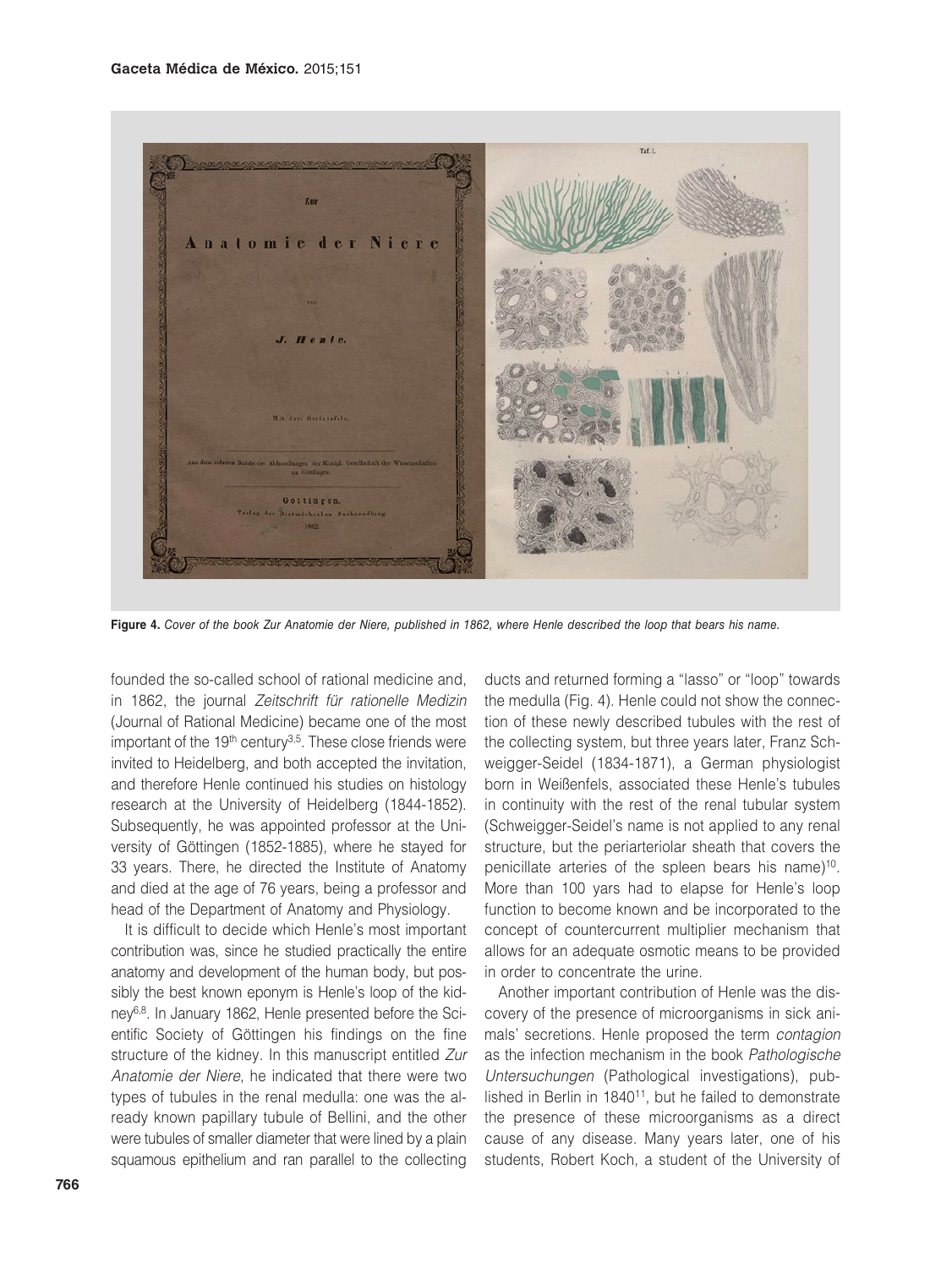#### C. Ortiz-Hidalgo:**The professor and the seamstress: an episode in the life of Jacob Henle**

Göttingen, made Henle's prophecy on the bacterial theory fruitful. On December the 6<sup>th</sup> 1841, while he was working at the University of Zurich, he presented, before the Natural Sciences Society of Zurich, the description of *Demodex foliculorum*, a mite that lives in hair follicles. These observations were published in the local newspaper (!), and possibly for this reason this discovery remained unnoticed for a long time3. According to many of his students, Henle's *Annual report*, which was duly published from 1856 to 1871, was eagerly awaited. This manuscript covered the most important advances on pathology, histology and special and general anatomy. These yearly publications became famous for their comments, and some say that early spring every year, when the reports appeared, many scientists of that time trembled as they went through the pages looking for Henle's comments on their investigations<sup>2-4</sup>.

Henle had a disagreement with his teacher Müller with regard to the use of the microscope. Henle claimed that the use of this instrument should be mandatory for medicine students for microscopic anatomy recognition. Conversely, Müller considered tat the microscope should be used only for research. It took a couple of years for Henle to convince the entire medical community of that time on the convenience of mandatory use of the microscope, and Purkinje in Poland and Henle in Germany established the subject of microscopy (histology) in the medical curriculum.

### **The professor and the seamstress**

When Jacob decided to move from Germany to Switzerland, he surely did not imagine that destiny was waiting right across the border. Upon his arrival to Zurich, Jacob fell in love with the daughter of a captain of the army, who immediatelly accepted his marriage proposal, but a few days later the lady broke his heart, since Henle found out that she had accepted his proposal only to make her former fiancee jealous and this way conquer him back. The lady had taken advantage of Henle, she had applied him one of the oldest tricks in love issues. Heartbroken, Jacob took refuge in his studies and in music, and learned to play the cello<sup>4</sup>.

During his stay in Zurich, Henle met Elise Egloff, the governess of the house he lived in, home of Carl Jacob Löwig (1803-1890), a German chemist, discoverer of bromine4,5. Chronics say that Elise trembled with joy whenever she served Jacob at table and listened with emotion, behind the kitchen closed door, when he raised his voice in song or played the violin. One day, Mrs. Löwig saw Elise almost with tears of passionate

rapture listening Henle sing, and she immediately informed Jacob that Elise was in love with him. Jacob then confessed that he was also very fond of Elise; he even said that the first time he laid eyes on her he had a deep love sensation and wrote: "And there occurred the most ludicruous thing that could ever happen to a wordly cavalier in a relationship of this kind. I interested myself not only in the girl's beauty but also in her soul". A few years before, he had written his parents that as soon as he completed his studies "he would look for a good job (…) and marry a young, beautiful, intelligent and rich young girl, who spoke French, played the piano and knew how to ride horses". However, Cupid tied Jacob with Elise.

Elise Egloff was born in Tägerwilen, Switzerland, on January 21, 18215. She was raised at her grandfather's home, Hans Jakop Egloff and, after his death, Elise learned needlework and worked as a seamstress before she started working as a governess with the Löwig fam $ily<sup>3,5</sup>$ . At 21 years of age, when she met Jacob, she was a very beautiful young girl<sup>5</sup>. When Elise noticed she was in love with Jacob Henle, she could not bear the fact of not being able to engage in a sentimental relationship with him due to sociocultural differences (he was already a professor and she, a maid), and she decided to leave the Löwig's home and work as a seamstress. Henle looked for her, found her, and told her that, since they came from socially different worlds, their love was impossible. However, in spite of having agreed not to see each other again, their mutual passion swept them closer and closer together, and Henle insisted on visiting the place where Elise mended clothes.

The cultural abyss that divided them was wide, and due to the prejudices of the epoch, it was highly unlikely for them to be able to establish a sentimental relationship. Given that Jacob used to visit Elise frequently, social rumors started spreading on the possible relationship of the professor and the seamstress, and German society of those days was ready to completely engulf them. However, as we will see, the way Jacob and Elise confronted the situation was the perfect shield against those social prejudices.

### *Listening*

### Phonetically reading

In 1844, Henle was invited to work at the University of Heidelberg and thought that he could bring Elise along – who already possessed more charm and beauty than many a high-born dame – and educate her to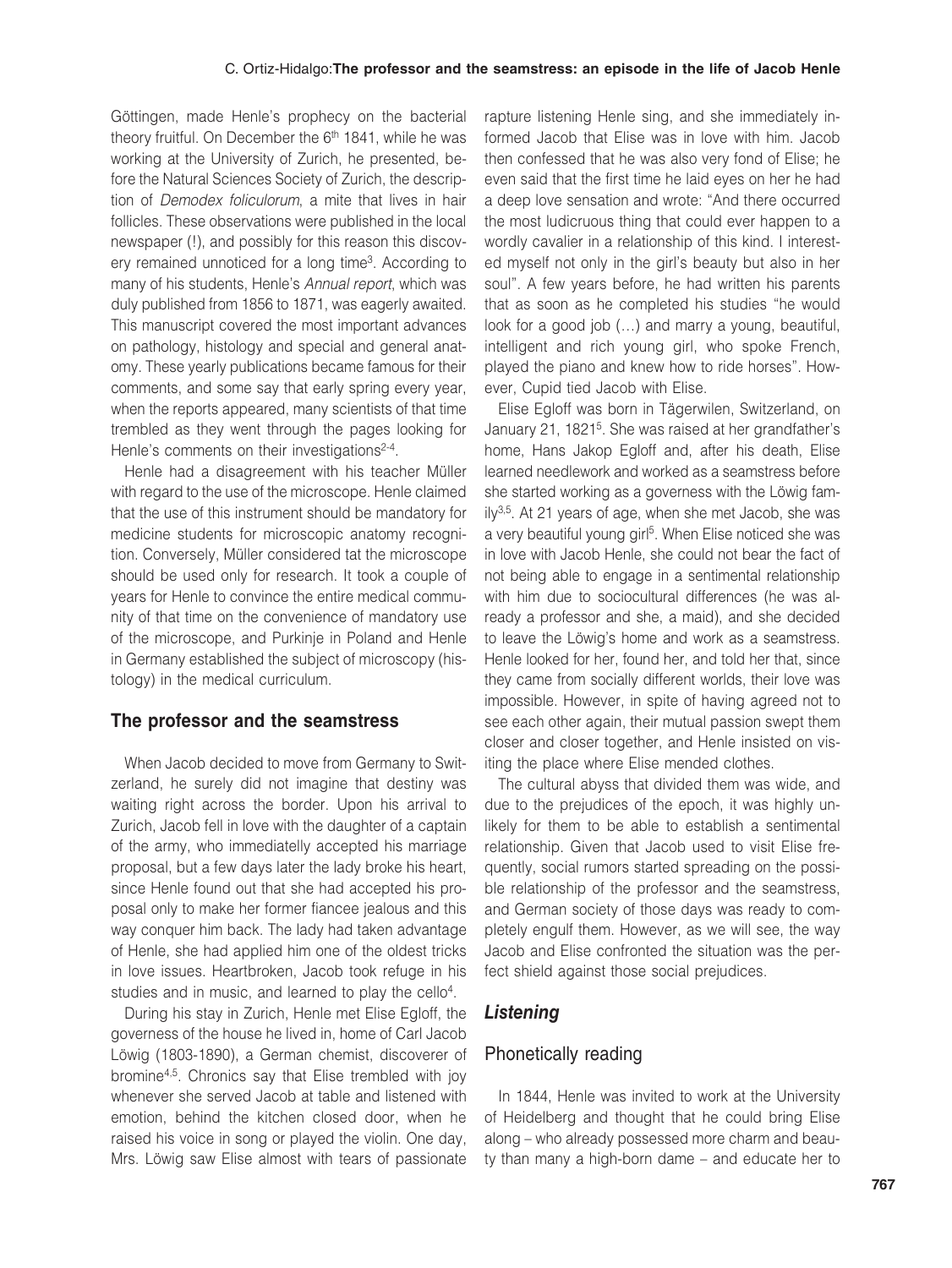become his wife. He then spoke with his sister Marie, told her that he had fallen in love with a good young girl, although not cultivated enough to become his wife, and asked for help to educate her. In the spring of 1844, Henle brought Elise to Marie's home in the city of Traben-Trarbach and, aided by her husband Mathieu, Marie educated Elise. While Mathieu taught her classic poetry, Marie instructed her in music, piano, drawing and in the intricacies of social intercourse. Some of the letters sent by Elise to Jacob have been preserved. In one of them, dated on February 6<sup>th</sup> 1843, and entitled "Most venerable *Herr Professor*", she narrates her stay at his sister house and tells him how much she misses him. In these letters of that "sociocultural training" period, currently in possession of one of Jacob's granddaughters, Lizzie Marie Stein, one can notice the progressive change in the writing style and spelling; in the first ones, there are different spelling and stylistic mistakes, and those written years later show much better style<sup>13</sup> (Fig. 5).

In a year and a half Elise was transformed from a humble seamstress into a lady of the world who moved amid general approbation in various social circles. On October 1845, Jacob and Elise met after one and a half year, and Jacob was amazed with the transformation. On December 1845 Jacob sent a letter to his father that read: "Now I am engaged to a young girl from Tägerwilen that I met in Zurich. She is orphan and poor, but beautiful and brave, and her name is Elise Egloff. She has been living for a year with my sister, who has helped her to acquire a good German education, since she was not educated enough for Swiss standards, given my high academic rank".

The engagement was announced on the first months of 1846, and on March of that same year, young, beautiful, and now educated Elise Egloff, of 25 years of age, became Elise Henle, the professor's wife (*Frau Professor*), who then was 35 years old. They married in Trier, the oldest city of Germany, located on the right bank of the Moselle river, and spent their honeymoon in Vienna, where they were greeted by the foremost medical men of the day, including Carl von Rokitansky (1804-1878), who were impressed by Elise's charm and beauty. On their way back to Heidelberg, Jacob and Elise attended a theater play in Weimar. The Grand Duke of Saxe-Weimar-Eisenach, Charles Frederick (1783-1853), who was among the audience, had someone sent to inquire who Henle's beautiful companion was. This situation did not upset Jacob, but on the contrary, he was flattered. When the play concluded, they were invited by the Grand Duke to have a glass



**Figure 5.** *Oldest known letter from Elise Egloff, dated on February 6th 1843; it reads: "Most venerable Herr Professor".*

of wine and Elise also captivated the ladies of royalty without any of them suspecting that some years before she might have well been their seamstress<sup>4</sup>.

Unfortunately, the Henle-Egloff marriage lasted a little less than three years, since Elise contracted pulmonary tuberculosis and died at 5 in the afternoon of February 21<sup>st</sup> 1848 at 27 years of age in Jacob's arms. They had two children: Carl, who was born in December 1846, and Elise, born in January 1848. Society criticized Henle, saying that Elise's intense sociocultural change would have favored the progression of the disease. Merkel (his son-in-law) stated: "It is highly possible, even probable, that the strong emotion and the powerful spiritual work of the last two years have accelerated the disastrous outbreak of suffering"14. Elise was buried in the Mount of Heidelberg cementery, in the presence of professors Reinhard Blum and Ludwig Hausser, both Jacob's colleagues at the University of Heidelberg. Henle could not attend his wife's funeral due to an ailment. It appears that the Henle-Egloff couple lived very happily. Chronics say that Elise, in addition to beauty, had an extraordinary energy, very good attitude and great capacity to happily enjoy life, an emotion that she shared and knew how to spread to her family. One year after Elise's death, Henle travelled to Coblenz to visit his father and there he met a friend of her sister Helene, Marie Richter, the daughter of a Prussian army officer, and Jacob fell in love once